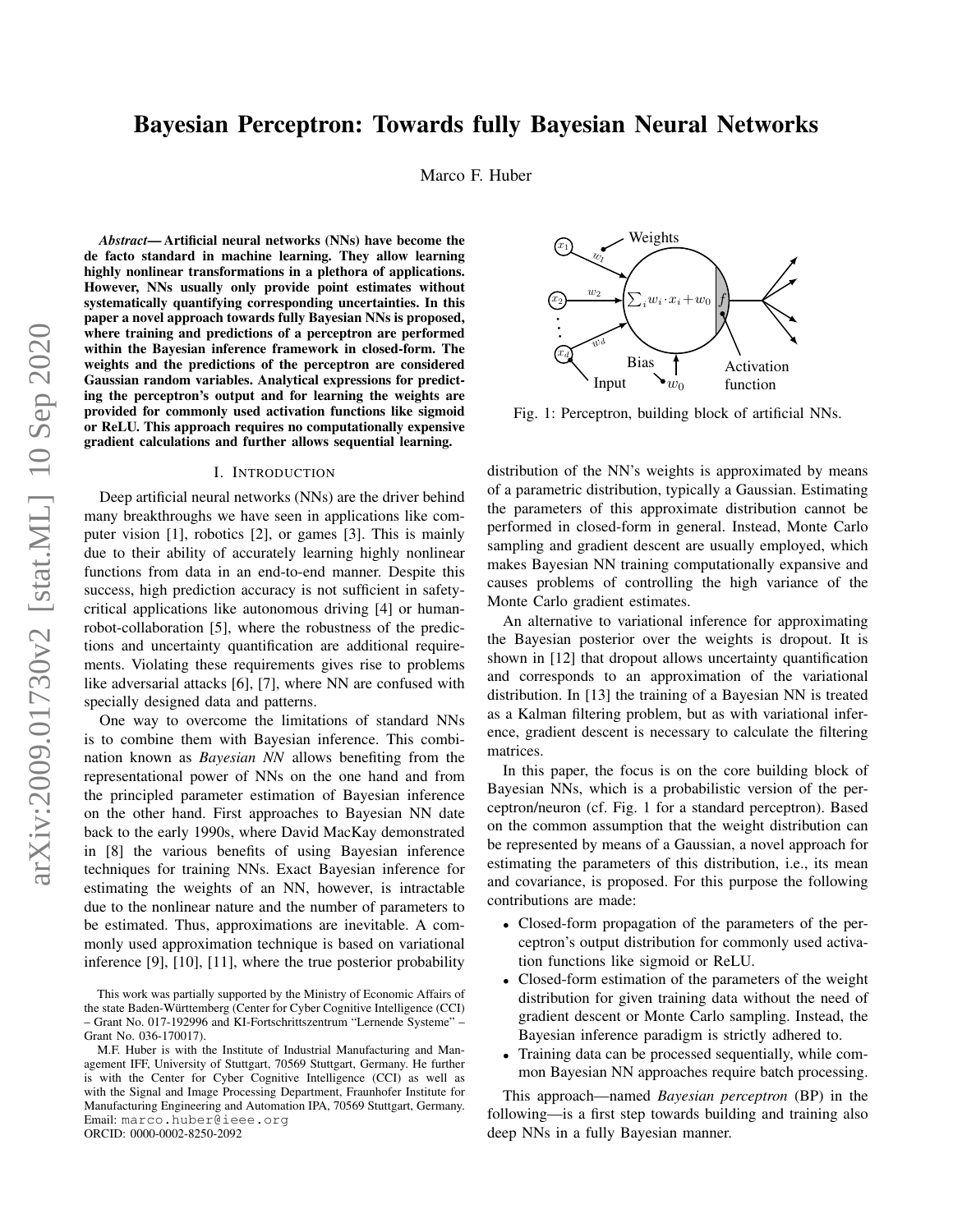The paper is structured as follows: In the next section a problem statement is given. Section III defines the forward pass of the BP for estimating the output moments in closed form, while Section IV gives the closed-form and sequential procedure for training the weights. The novel approach is validated in Section V with synthetic data. The paper closes with conclusions and an outlook to future work.

## II. PROBLEM FORMULATION

In this paper supervised machine learning problems are considered. For training purposes a training dataset  $\mathcal{D}$  =  $\{\underline{x}_i, y_i\}_{i=1}^n$  comprising *n* i.i.d. training instances  $(\underline{x}_i, y_i)$ , with inputs/features  $\underline{x}_i = [x_{i,1} \dots x_{i,d}]^{\text{T}} \in \mathbb{R}^d$  and outputs  $y_i \in \mathbb{R}$ , is given. In case of binary classification problems the outputs  $y_i$  take values from the discrete set  $\{0, 1\}.$ 

The core building block of commonly employed NNs is the so-called *perceptron* and variations of it. A perceptron as depicted in Fig. 1 learns a nonlinear transformation from an input  $x$  to the scalar output  $y$  by means of

$$
a = \underline{x}^{\mathrm{T}} \cdot \underline{w} + w_0 , \qquad (1)
$$

$$
y = f(a) \tag{2}
$$

where  $\underline{w} = [w_1 \dots w_d]^{\text{T}} \in \mathbb{R}^d$  comprises the weights,  $w_0$ is the so-called bias, and  $f(.)$  is the nonlinear activation function. To simplify notation, the convention of including the bias into the weight vector is employed in the following. That is, (1) becomes  $a = \underline{x}^T \cdot \underline{w}$  with  $\underline{x} = \begin{bmatrix} 1 & x_1 & x_2 & \dots & x_d \end{bmatrix}^T$ and  $\underline{w} = [w_0 \ w_1 \ \ldots \ w_d]^\mathrm{T}.$ 

The originally proposed perceptron [14] utilizes the Heaviside step function. In modern deep NNs, other activation functions proved to be more suitable. Thus, in this paper two main classes of commonly utilized activation functions are considered: (i) sigmoidal functions and (ii) piece-wise linear (pwl) functions. The class of sigmoidal (s-shaped) activations comprises

$$
f(a) = s(a) \triangleq \frac{1}{1 + e^{-a}}
$$
 (sigmoid),  
\n
$$
f(a) = \tanh(a) = 2 \cdot s(a) + 1
$$
 (hyperbolic tangent).

Due to the linear relation between sigmoid and hyperbolic tangent, w.l.o.g. only the sigmoid function is considered in the following. Piece-wise linear activations are given by  $\mathbf{y}^1$ 

$$
f(a) = \max(\alpha \cdot a, \beta \cdot a) , \qquad (3)
$$

with  $\alpha \in [0, 1], \beta \ge 0$ , and  $\alpha \le \beta$ . This definition comprises the important special cases *rectified linear unit (ReLU)* [15] for  $\alpha = 0$ ,  $\beta = 1$ , *leaky ReLU* for  $\beta = 1$ , and *linear* activation for  $\alpha = \beta = 1$ .

In standard NNs, the weights of the perceptrons are deterministic values or point estimates. Bayesian NNs instead use weights that are assigned a probability distribution. In this paper it is assumed that the weight vector  $\underline{\boldsymbol{w}} \sim \mathcal{N}(\mu^{\boldsymbol{w}}, \mathbf{C}^{\boldsymbol{w}})$ in (1) is Gaussian<sup>2</sup> with mean vector  $\mu^w$  and covariance

matrix  $\mathbb{C}^w$ . In doing so, a perceptron becomes a probabilistic model with  $p(y|\mathcal{D})$  being the probability distribution of the output given the training data. When dealing with such a probabilistic model, two key tasks have to be performed: (i) *prediction*, i.e., estimating the probability density function (pdf)  $p(y|x, D)$  of the output y given a so far unseen input x and (ii) *training*, i.e., estimating the pdf  $p(w|D)$  and its parameters  $\mu^w$ ,  $\mathbb{C}^w$ , respectively, given the training data D and a prior pdf  $p(w)$  of the weights w. For both tasks closed-form solutions for calculating the parameters of the corresponding pdfs are derived.

#### III. BAYESIAN PERCEPTRON: FORWARD PASS

In this section the first task of predicting the output distribution of a BP is solved. For this purpose we assume a given test input  $x$  that is passed forward through the perceptron allowing for the calculation of the predictive pdf  $p(y|\underline{x}, \mathcal{D})$ .

### *A. Predictive Distribution*

Due to the nonlinearity introduced by the activity function  $f(.)$  an analytical calculation of the exact predictive pdf is only possible in some special cases. Instead, it must be approximated, applying the usual Bayesian NN assumption that the predictive pdf can be approximated well by means of a parametric distribution, particularly a Gaussian, i.e.,  $p(y|\underline{x}, \mathcal{D}) \approx \mathcal{N}(y; \mu_y, \sigma_y^2)$  with mean  $\mu_y$  and variance  $\sigma_y^2$ . In doing so, calculating the predictive pdf boils down to calculating its parameters, i.e.,

$$
\mu_y = E\{y\} = E\{f(a)\},\tag{4}
$$

$$
\sigma_y^2 = \mathcal{E}\left\{(y - \mu_y)^2\right\} = \mathcal{E}\left\{f(a)^2\right\} - \mu_y^2. \tag{5}
$$

To solve the involved expected values, it can be exploited that for  $\underline{\boldsymbol{w}}$  being Gaussian also  $\boldsymbol{a} \sim \mathcal{N}(\mu_a, \sigma_a^2)$  is a Gaussian random variable with mean and variance according to

$$
\mu_a = \underline{x}^{\mathrm{T}} \cdot \underline{\mu}^w ,
$$
\n
$$
\sigma_a^2 = \underline{x}^{\mathrm{T}} \cdot \mathbf{C}^w \cdot \underline{x} ,
$$
\n(6)

respectively, which follows from the linearity of (1) allowing applying the well-known Kalman prediction step [16], [17].

### *B. Sigmoid Case*

For sigmoidal activation functions it is well known that both expected values in (4) and (5) cannot be evaluated in closed form. For the mean  $\mu_y$  a close approximation can be found, if the so-called *probit* function  $\phi(a) = 1/2$ .  $(1 + erf(a/\sqrt{2}))$  is substituted for the sigmoid with erf(.) being the Gaussian error function. The probit function is also s-shaped and the cumulative distribution function of the standard Gaussian pdf. Scaling the input of the probit function by  $\lambda > 0$  leads to

$$
\mu_y = \mathcal{E}\{s(a)\} = \int_{\mathbb{R}} s(a) \cdot \mathcal{N}(a; \mu_a, \sigma_a^2) da
$$

$$
\approx \int_{\mathbb{R}} \phi(\lambda \cdot a) \cdot \mathcal{N}(a; \mu_a, \sigma_a^2) da
$$

$$
\stackrel{(a)}{=} \phi\left(\frac{\lambda \cdot \mu_a}{t}\right) \stackrel{(b)}{\approx} s\left(\frac{\mu_a}{t}\right) , \tag{8}
$$

<sup>&</sup>lt;sup>1</sup>Please note that this paper can be easily extended to pwl activations with more than two pwl elements. We restrict ourselves to two elements in order to cover the most commonly used activations and to keep the notation uncluttered.

<sup>2</sup>Random variables are denoted by lower-case bold letters.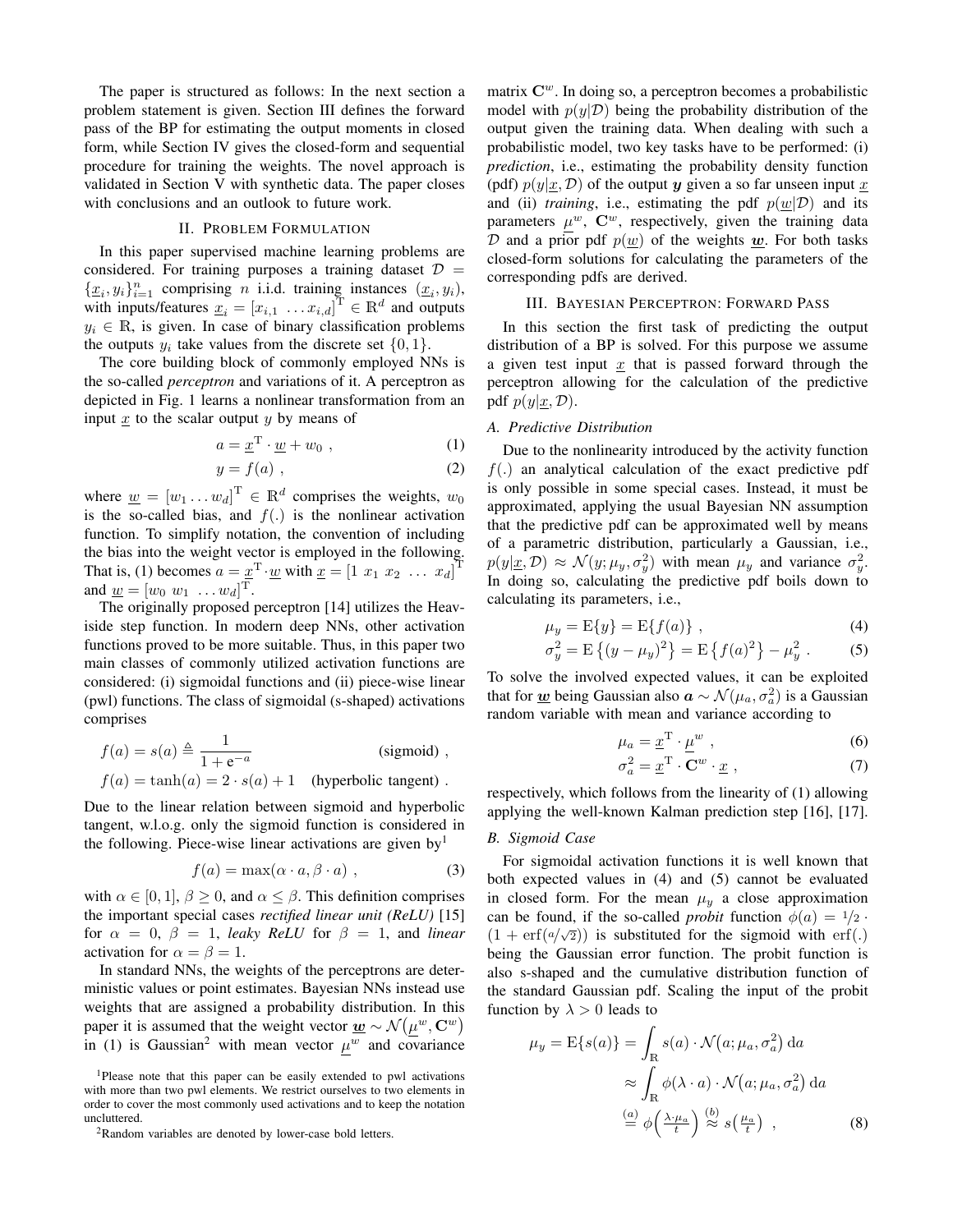

Fig. 2: Approximations of the sigmoid function (a) and its derivative (b) by means of the probit function and a Gaussian pdf, respectively, for  $\lambda = \sqrt{\pi/8}$ .

with  $t \triangleq \sqrt{1 + \lambda^2 \cdot \sigma_a^2}$ , where (a) is a well-known solution to this integral (cf.  $[18]$ ,  $[19]$ ) and  $(b)$  follows from resubstituting the scaled probit function with the sigmoid function. As stated in [18], [19] a particularly well-fitting approximation of the sigmoid by the probit function is given for  $\lambda = \sqrt{\frac{\pi}{8}}$  as depicted in Fig. 2(a).

For the approximation (8) the following properties hold: (i) It is limited to the interval  $[0, 1]$  and thus, cannot deviate arbitrarily from the true value, which itself is bound to the same interval. (ii) For (almost) deterministic weights, i.e.,  $\sigma_a \rightarrow 0$ , it approaches  $s(\mu_a)$ . Thus, the approximation correctly captures the deterministic special case. (iii) For increasing uncertainty, i.e.,  $\sigma_a \rightarrow \infty$ , it approaches  $s(0)$  =  $1/2$ . As  $\mu_y = \text{Prob}(y = 1 | \underline{x}, \mathcal{D})$  (cf. [19]), this limit reflects that the perceptron is "indifferent" if there is high uncertainty, which is as expected.

To calculate the variance (5) of y, for  $f(a) = s(a)$  it holds

$$
\sigma_y^2 = \mathbf{E} \{ s(a)^2 \} - \mu_y^2
$$
  
=  $\mathbf{E} \{ s(a)^2 + s(a) - s(a) \} - \mu_y^2$   

$$
\stackrel{(c)}{=} \mathbf{E} \{ s(a) - s(a) \cdot (1 - s(a)) \} - \mu_y^2
$$
  

$$
= \mu_y - \mu_y^2 - \mathbf{E} \{ s'(a) \},
$$
 (9)

where in  $(c)$  the fact is exploited that the derivative of the sigmoid function can be described by means of sigmoids. The remaining expected value in (9) has no analytical solution. However, by again substituting the (scaled) probit function for the sigmoid we can make use of the fact that the derivative of the probit function is the Gaussian pdf  $\mathcal{N}(a; 0, 1/\lambda^2)$ . This yields a close approximation of  $s'(a)$  as depicted in Fig. 2(b). Hence, it follows for the expected value in (9)

$$
E\left\{s'(a)\right\} \approx E\left\{\mathcal{N}\left(a; 0, \frac{1}{\lambda^2}\right)\right\}
$$
  
= 
$$
\int_{\mathbb{R}} \mathcal{N}\left(a; 0, \frac{1}{\lambda^2}\right) \cdot \mathcal{N}\left(a; \mu_a, \sigma_a^2\right) da
$$
  

$$
\stackrel{(d)}{=} \mathcal{N}\left(0; \mu_a, \frac{1}{\lambda^2} + \sigma_a^2\right)
$$
  
= 
$$
\frac{1}{t} \cdot \mathcal{N}\left(\frac{\mu_a}{t}; 0, \frac{1}{\lambda^2}\right) \stackrel{(e)}{\approx} \frac{1}{t} \cdot s'\left(\frac{\mu_a}{t}\right) , \quad (10)
$$

where  $(d)$  results from knowing that the product of two Gaussian pdfs is an unnormalized Gaussian for which the integral can be solved analytically. (e) results from re-substituting the Gaussian with the sigmoid derivative. Plugging (10) in (9) yields the desired (close) approximation of the variance according to

$$
\sigma_y^2 \approx \mu_y \cdot (1 - \mu_y) \cdot (1 - \frac{1}{t}) \tag{11}
$$

by means of exploiting that  $s'(a) = s(a) \cdot (1 - s(a))$  and  $\mu_y \approx s(\mu_a/t)$  due to (8).

For the approximation in (11) it can be shown that it is bounded to the interval  $[0, \frac{1}{4}]$ , where the lower bound follows from  $\sigma_a \rightarrow 0$  (deterministic case) and the upper bound from  $\sigma_a \rightarrow \infty$  (high uncertainty).

### *C. Piece-wise Linear Case*

While the sigmoid activation function requires approximations for calculating the both parameters (4) and (5) of the predictive pdf of the output  $y$ , the involved integrals can be solved analytically exactly for pwl activations (3) up to the Gaussian error function. In case of the predicitive mean, with  $p_x(a) \triangleq p(a|\underline{x}, \mathcal{D}) = \mathcal{N}(a; \mu_a, \sigma_a^2)$  it holds that

$$
\mu_y = E\{f(a)\}\
$$
  
=  $\int_{\mathbb{R}} \max(\alpha \cdot a, \beta \cdot a) \cdot p_x(a) da$   

$$
\stackrel{(f)}{=} \alpha \cdot \int_{-\infty}^{0} a \cdot p_x(a) da + \beta \cdot \int_{0}^{\infty} a \cdot p_x(a) da
$$
  
=  $\alpha \cdot \underbrace{\int_{\mathbb{R}} a \cdot p(a|\underline{x}) da}_{= \mu_a \triangleq E_1} + (\beta - \alpha) \cdot \int_{0}^{\infty} a \cdot p_x(a) da$   
=  $\alpha \cdot E_1 + (\beta - \alpha) \cdot (E_1 \cdot \phi \left(\frac{\mu_a}{\sigma_a}\right) + p_a),$  (12)

where (f) follows from  $\alpha \leq \beta$ , E<sub>1</sub> is the first raw Gaussian moment, and  $p_a \triangleq \sigma_a^2 \cdot p_x(0)$ . Similarly, for the predictive variance it follows

$$
\sigma_y^2 = \mathcal{E}\{f(a)^2\} - \mu_y^2
$$
  
\n
$$
= \int_{\mathbb{R}} (\max(\alpha \cdot a, \beta \cdot a))^2 \cdot p_x(a) da - \mu_y^2
$$
  
\n
$$
= \alpha^2 \cdot \int_{-\infty}^0 a^2 \cdot p_x(a) da + \beta^2 \cdot \int_0^\infty a^2 \cdot p_x(a) da - \mu_y^2
$$
  
\n
$$
= \alpha^2 \cdot \underbrace{\int_{\mathbb{R}} a^2 \cdot p_x(a) da}_{= \mu_a^2 + \sigma_a^2 \triangleq \mathcal{E}_2} + c \cdot \int_0^\infty a^2 \cdot p_x(a) da - \mu_y^2
$$
  
\n
$$
= \alpha^2 \cdot \mathcal{E}_2 + c \cdot \left(\mathcal{E}_2 \cdot \phi\left(\frac{\mu_a}{\sigma_a}\right) + \mu_a \cdot p_a\right) - \mu_y^2, \quad (13)
$$

with  $c \triangleq (\beta^2 - \alpha^2)$  and E<sub>2</sub> being the second raw Gaussian moment.

It is important to note that the predictive distribution  $p(y|\underline{x}, \mathcal{D})$  is approximated by a Gaussian  $\mathcal{N}(y; \mu_y, \sigma_y^2)$  with the exact predictive mean (12) and the exact predictive variance (13). This approximation is known as *moment matching* in general and thus, this is a very efficient form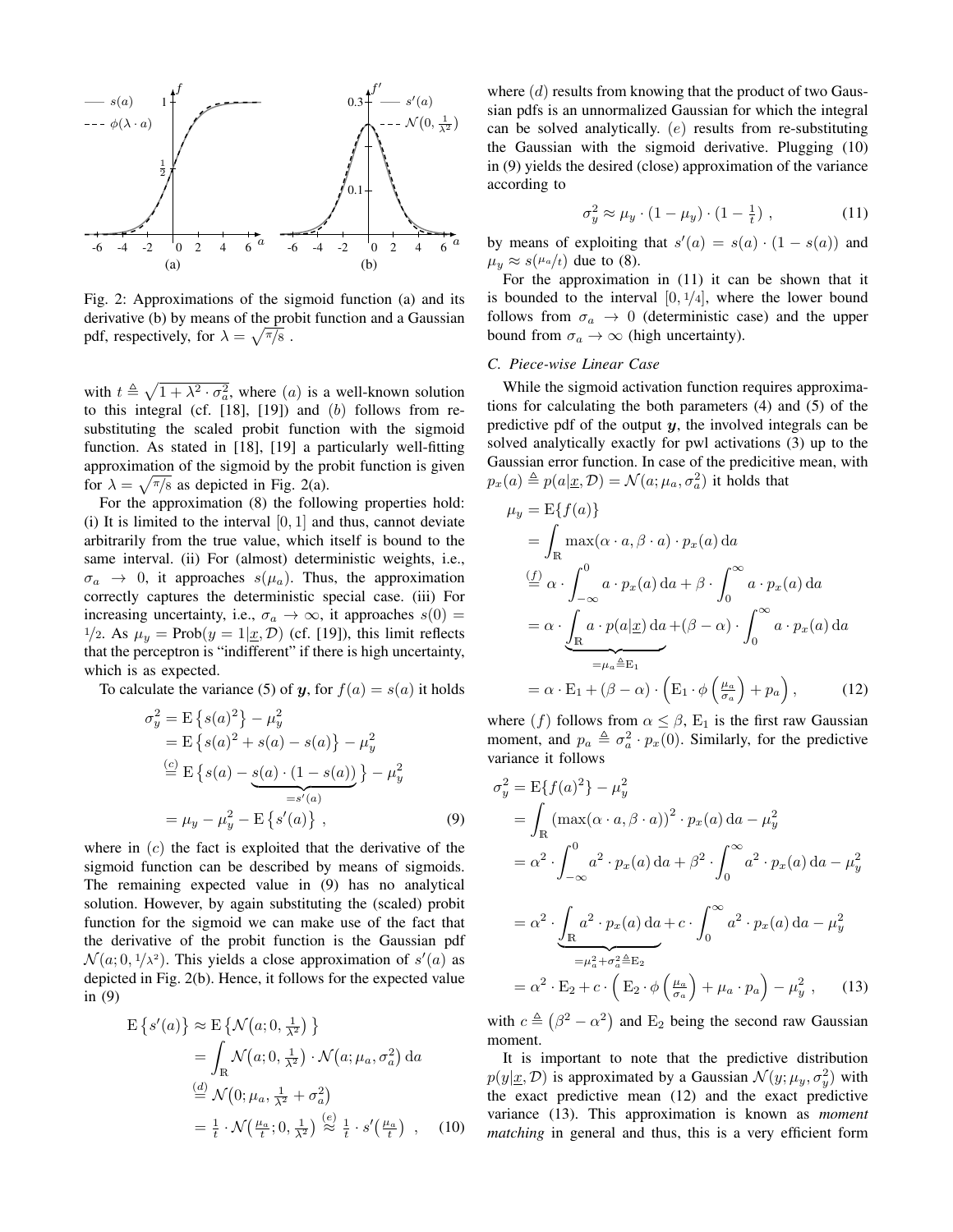of assumed density filtering, which has previously been introduced by [20] in the area of Bayesian filtering. For the sigmoid case both moments of the predictive distribution are calculated almost exactly by (8) and (11) in a computationally lightweight fashion.

### IV. BAYESIAN PERCEPTRON: BACKWARD PASS

While the previous section was concerned with inferring the output  $y$  given an arbitrary input  $x$ , which corresponds to a forward pass through the BP, this section deals with the backward pass. Here, the task is to update the weights  $w$ given training data  $D$ . Thanks to the common assumption of i.i.d. training instances, updating the weights can be performed sequentially, i.e., each training instance  $(\underline{x}_i, y_i) \in$  $D$  is processed sequentially. In doing so, there is no need for iterative batch processing being common in training NNs.

Given the prior distribution  $p_{i-1}(\underline{w}) \triangleq p(\underline{w}|\mathcal{D}_{i-1}) =$  $\mathcal{N}(\underline{w}, \underline{\mu}_{i-1}^w, \mathbf{C}_{i-1}^w)$  resulting from processing all training instances  $\mathcal{D}_{i-1} \triangleq \{(\underline{x}_1, y_1) \dots (\underline{x}_{i-1}, y_{i-1})\}$ , updating the perceptron's weights  $\underline{w}$  by means of the so far unseen *i*-th training instance  $(x_i, y_i)$  corresponds to calculating the posterior distribution  $p_i(\underline{w})$  due to the Bayesian nature of the considered perceptron. Again, the posterior distribution cannot be calculated analytically in general. A Gaussian distribution is used for approximating the true posterior, which captures the posterior mean and covariance accurately.

### *A. Posterior Weights*

The true posterior distribution can be obtained from marginalizing over  $\alpha$  according to

$$
p_i(\underline{w}) = \int_{\mathbb{R}} p(a, \underline{w} | \mathcal{D}_i) da
$$
  
= 
$$
\int_{\mathbb{R}} \underbrace{p(\underline{w} | a, \mathcal{D}_i)}_{(I)} \cdot \underbrace{p(a | \mathcal{D}_i)}_{(II)} da , \qquad (14)
$$

which requires knowing two conditional distributions. The first one, indicated by (I), can be easily obtained by recalling from Section III-A that  $w$  and  $a$  are jointly Gaussian due to the linear mapping  $(1)$ . According to  $[21]$ ,  $[17]$ ,  $(I)$  can be written as

$$
p(\underline{w}|a,\mathcal{D}_i) = \mathcal{N}\left(\underline{w}; \underline{\mu}_{i-1}^w + \underline{l}_i \cdot (a - \mu_a), \mathbf{C}_{i-1}^w - \underline{l}_i \cdot \underline{\sigma}_{wa}^{\mathrm{T}}\right)
$$
\n(15)

with gain vector  $\underline{l}_i \triangleq \frac{\sigma_{wa}}{\sigma_a^2}$ . The mean  $\underline{\mu}_{i-1}^w$  and covariance matrix  $\mathbf{C}_{i-1}^w$  are given by the prior distribution, while  $\mu_a$  and  $\sigma_a^2$  are given by (6) and (7), respectively. For the covariance  $\sigma_{wa}$  it holds that

$$
\underline{\sigma}_{wa} = \mathbf{E}\{(\underline{w} - \underline{\mu}_{i-1}^w) \cdot (a - \mu_a)\}
$$
  
=  $\mathbf{E}\{(\underline{w} - \underline{\mu}_{i-1}^w) \cdot (\underline{w} - \underline{\mu}_{i-1}^w)^T\} \cdot \underline{x}_i = \mathbf{C}_{i-1}^w \cdot \underline{x}_i$ .

Thus, all ingredients of (15) are already available.

The conditional distribution (II) in (14) can be obtained from Bayes' rule according to

$$
p(a|\mathcal{D}_i) = \frac{1}{c} \cdot p(y_i|a) \cdot p(a|\underline{x}_i, \mathcal{D}_{i-1}) \tag{16}
$$

with normalization constant  $c = \int p(y_i|a) \cdot p(a|\underline{x}_i, \mathcal{D}_{i-1}) da$ . Evaluating (16) in closed-form is not possible in general. However, assuming that  $y$  and  $a$  are jointly Gaussian yields a Gaussian approximation [17], i.e.,  $p(a|\mathcal{D}_i) \approx \mathcal{N}(a; \mu_i, \sigma_i^2)$ with mean and variance

$$
\mu_i = \mu_a + k_i \cdot (y_i - \mu_y) \n\sigma_i^2 = \sigma_a^2 - k_i \cdot \sigma_{ya}^2
$$
\n(17)

respectively, with gain  $k_i \triangleq \sigma_{ya}^2/\sigma_y^2$ . This corresponds to the measurement update step of the famous Kalman filter [16]. All terms of the right-hand sides of (17) are known but  $\sigma_{ya}^2$ , which is given by

$$
\sigma_{ya}^2 = \mathcal{E}\{(y - \mu_y) \cdot (a - \mu_a)\}
$$
  
= 
$$
\mathcal{E}\{a \cdot f(a)\} - \mu_y \cdot \mu_a
$$
. (18)

So, it remains evaluating the expected value on the right-hand side of (18).

#### *B. Sigmoid Case*

As it is the case for (4) and (5), the sigmoid activation function hinders an analytical solution of the exptected value in (18). Substituting the scaled probit function for the sigmoid function yields

$$
\sigma_{ya}^{2} = \mathbb{E}\{a \cdot s(a)\} - \mu_{y} \cdot \mu_{a} \approx \mathbb{E}\{a \cdot \phi(\lambda \cdot a)\} - \underbrace{\mu_{y} \cdot \mu_{a}}_{\triangleq \mu_{ya}}
$$
\n
$$
= \int_{\mathbb{R}} a \cdot \phi(\lambda \cdot a) \cdot p_{x}(a) da - \mu_{ya}
$$
\n
$$
= \int_{\mathbb{R}} a \cdot \phi(\lambda \cdot a) \cdot \frac{1}{\sigma_{a}} \mathcal{N}\left(\frac{a - \mu_{a}}{\sigma_{a}}; 0, 1\right) da - \mu_{ya}
$$
\n
$$
\stackrel{(g)}{=} \sigma_{a} \cdot \int_{\mathbb{R}} z \cdot \phi(\lambda \cdot (\sigma_{a} \cdot z + \mu_{a})) \cdot \mathcal{N}(z; 0, 1) dz + \dots
$$
\n
$$
\mu_{a} \cdot \underbrace{\int_{\mathbb{R}} \phi(\lambda \cdot (\sigma_{a} \cdot z + \mu_{a})) \cdot \mathcal{N}(z; 0, 1) dz}_{= \mu_{y}} - \sigma_{a} \cdot \underbrace{\int_{\mathbb{R}} z \cdot \phi(\lambda \cdot (\sigma_{a} \cdot z + \mu_{a})) \cdot \mathcal{N}(z; 0, 1) dz}_{= \mu_{y}},
$$
\n(19)

where (g) follows from the change of variables  $z = \frac{a - \mu_a}{\sigma_a}$ . The integral in  $(19)$  has a closed-form expression (cf.  $[22]$ , page 404, equation 10,011.3), such that  $\sigma_{ya}^2$  can be closely approximated by means of

$$
\sigma_{ya}^2 \approx \frac{\lambda \cdot \sigma_a^2}{t} \cdot \mathcal{N}\left(\frac{\lambda \cdot \mu_a}{t}; 0, 1\right) \tag{20}
$$

## *C. Piece-wise Linear Case*

In contrast to the sigmoid case, pwl activation functions allow for a closed-form calculation of the expected value in (18) according to

$$
\sigma_{ya}^{2} = \mathbb{E}\{a \cdot f(a)\} - \mu_{ya}
$$
  
=  $\int_{\mathbb{R}} a \cdot \max(\alpha \cdot a, \beta \cdot a) \cdot p_{x}(a) da - \mu_{ya}$   
=  $\alpha \cdot \int_{-\infty}^{0} a^{2} \cdot p_{x}(a) da + \beta \cdot \int_{0}^{\infty} a^{2} \cdot p_{x}(a) da - \mu_{ya}$   
=  $\alpha \cdot \mathbb{E}_{2} + (\beta - \alpha) \cdot (\mathbb{E}_{2} \cdot \phi\left(\frac{\mu_{a}}{\sigma_{a}}\right) + \mu_{a} \cdot p_{a}) - \mu_{ya}$ , (21)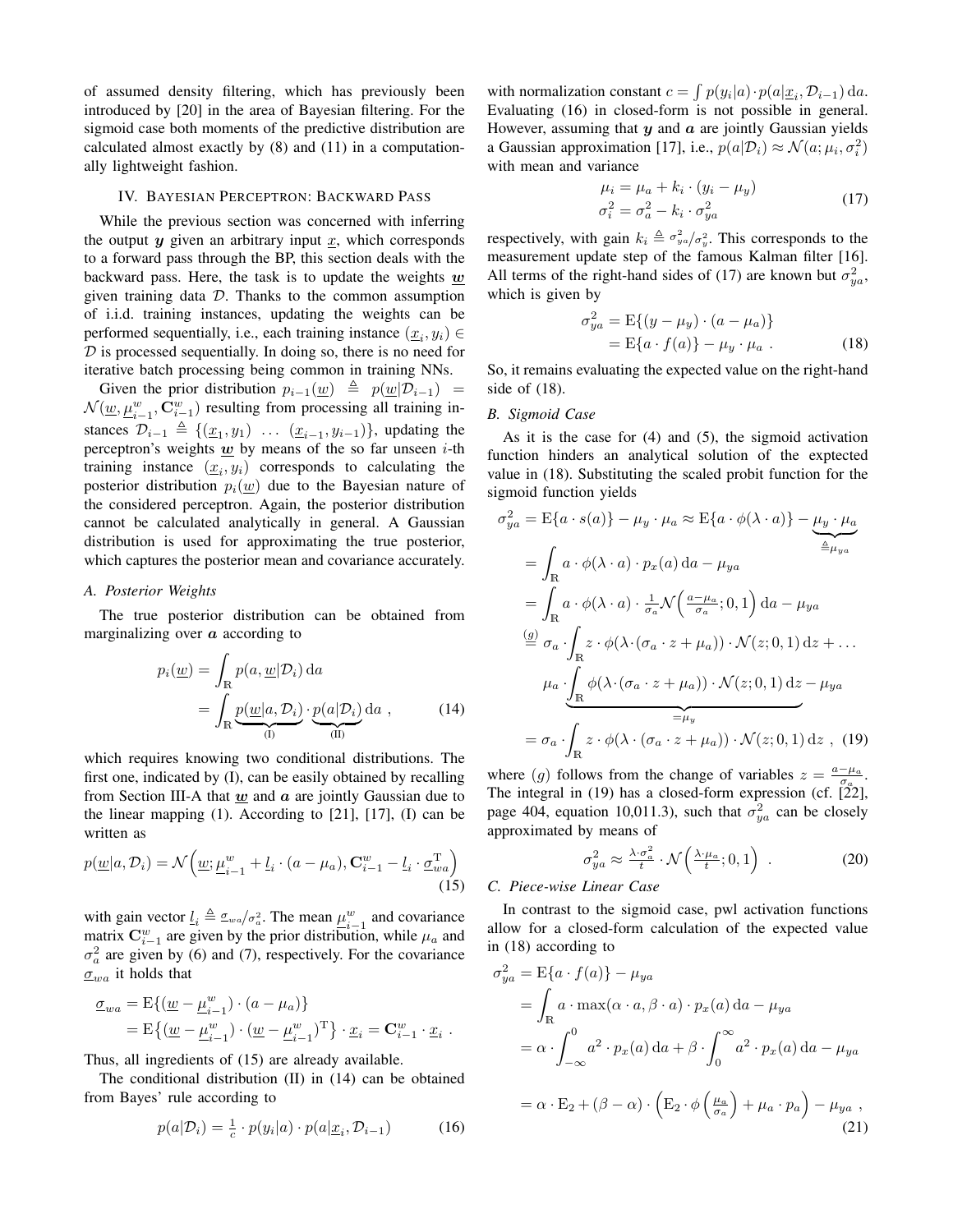## **Algorithm 1** Forward Pass for test input  $x$

|                                                    | 1: Calculate mean $\mu_a$ via (6) and variance $\sigma_a^2$ via (7) |                                                              |  |
|----------------------------------------------------|---------------------------------------------------------------------|--------------------------------------------------------------|--|
|                                                    | 2: switch activation function                                       |                                                              |  |
| 3:                                                 |                                                                     | sigmoid: Calculate mean $\mu_y$ and variance $\sigma_y^2$ of |  |
|                                                    |                                                                     | output $y$ according to (8) and (11)                         |  |
|                                                    |                                                                     | 4: pwl: Calculate mean $\mu_y$ and variance $\sigma_y^2$ of  |  |
|                                                    |                                                                     | output $y$ according to (12) and (13)                        |  |
|                                                    | 5: end switch                                                       |                                                              |  |
| 6: Return $(\mu_y, \sigma_y^2, \mu_a, \sigma_a^2)$ |                                                                     |                                                              |  |
|                                                    |                                                                     |                                                              |  |

which matches with (13) when replacing  $\alpha^2$ ,  $\beta^2$ ,  $\mu_y^2$  with  $\alpha$ ,  $\beta$ ,  $\mu_{ya}$ , respectively.

# *D. Summary*

With the closed-form expressions of the covariance  $\sigma_{ya}^2$ the conditional distribution in (17) is completely defined. It remains solving the marginalization in (14) to complete the update of the weights  $w$  given the *i*-th training instance  $(\underline{x}_i, y_i)$ . As both (I) and (II) are Gaussian, calculating the product and solving the integral can be performed analytically exactly. In doing so, the true posterior  $p_i(w)$  is approximated with the Gaussian  $\mathcal{N}(\underline{w}; \mu_s^{\underline{w}})$  $_i^w$ ,  $\mathbf{C}_i^w$ ) with mean and covariance given by

$$
\begin{aligned}\n\underline{\mu}_{i}^{w} &= \underline{\mu}_{i-1}^{w} + \underline{l}_{i} \cdot (\mu_{i} - \mu_{a}) , \\
\mathbf{C}_{i}^{w} &= \mathbf{C}_{i-1}^{w} + \underline{l}_{i} \cdot (\sigma_{i}^{2} - \sigma_{a}^{2}) \cdot \underline{l}_{i}^{\mathrm{T}} ,\n\end{aligned} \tag{22}
$$

respectively, with gain  $l_i = (\mathbf{C}_{i-1}^w \cdot \mathbf{x}_i)/\sigma_a^2$  as in (15). This completes the weight update. It is worth mentioning that the update equations in (22) coincide with the so-called *Rauch-Tung-Striebel smoother* [23].

All calculations are summarized in Algorithm 1 for the forward pass, i.e., inferring the predictive distribution given a test input  $x$ , and in Algorithm 2 for the backward pass, i.e., training the proposed BP.

In order to increase the robustness of learning, it is recommended to add a small positive term  $\epsilon$  to the variance  $\sigma_y^2$  in (5). This corresponds to adding a zero-mean noise term v to (2) with variance  $\epsilon$  according to

$$
\mathbf{y} = f(a) + \mathbf{v} \ , \ \mathbf{v} \sim \mathcal{N}(0, \epsilon) \ .
$$

This allows better capturing the noisy nature of the training data. Considering an additional noise term is common in Bayesian NN literature, e.g., [11], [12], [24].

Learning a standard perceptron is inspired by so-called Hebbian learning [25], where the weights are adapted whenever the output is not coinciding with a training instance according to

$$
\underline{w}_{\text{new}} = \underline{w}_{\text{old}} + \alpha \cdot (y_i - f(\underline{x}_i^{\text{T}} \cdot \underline{w}_{\text{old}})) \cdot \underline{x}_i , \quad (23)
$$

which is known as the *perceptron learning rule*, with  $\alpha > 0$ being the learning rate. The update of the weight's mean of the proposed BP follows a similar rule. By plugging the mean part of (17) in the mean update of (22) and by resolving the gain vector  $\underline{l}_i$ , the mean update becomes

$$
\underline{\mu}_{i}^{w} = \underline{\mu}_{i-1}^{w} + \frac{k_{i}}{\sigma_{a}^{2}} \cdot \mathbf{C}_{i-1}^{w} \cdot (y_{i} - \mu_{y}) \cdot \underline{x}_{i} \ . \tag{24}
$$

# Algorithm 2 Backward Pass for training the proposed BP with data D

- 1: Initialize weight distribution with mean vector  $\mu_{0}^{w}$  $\frac{w}{0}$  and covariance matrix  $\mathbf{C}_0^w$
- 2: **for** each training instance  $(\underline{x}_i, y_i) \in \mathcal{D}$  **do**
- 3:  $(\mu_y, \sigma_y^2, \mu_a, \sigma_a^2) \leftarrow \text{ForwardPass}(\underline{x}_i) \geq Algorithm \text{ } I$
- 4: switch activation function
- 5: *sigmoid:* Calculate covariance  $\sigma_{ya}^2$  via (20)
- 6: *pwl:* Calculate covariance  $\sigma_{ya}^2$  via (21)
- 7: end switch
- 8: Calculate mean  $\mu_i$  and variance  $\sigma_i^2$  according to (17)
- 9: Calculate gain vector  $\underline{l}_i = (\mathbf{C}_{i-1}^w \cdot \underline{x}_i)/\sigma_a^2$
- 10: Update mean vector  $\mu_i^w$  $\sum_{i=1}^{w}$  and covariance matrix  $\mathbf{C}_{i}^{w}$ of the weights according to (22)

#### 11: end for

12: Return  $(\mu^w, \mathbf{C}^w) \leftarrow (\mu^w, \mu^w)$  $_{n}^w,\mathbf{C}_n^w\big)$ 

By comparing (24) with (23) it can be seen that the term  $\int k_i/\sigma_a^2 \cdot \mathbf{C}_{i-1}^w$  can be considered a matrix-valued learning rate. In contrast to the perceptron learning rule, the learning rate of the BP is neither constant nor identical for each weight. Even more important, thanks to the covariance matrix  $\mathbf{C}_i^w$ , updating an individual weight is influenced by all other weights if the weights are correlated. It is expected that this leads to a speed-up in training.

Like the perceptron learning rule, training the BP is gradient-free and can be performed sequentially. The latter allows applying the BP in learning tasks, where the training data is not available as a batch but becomes available over time. Both characteristics, i.e., being gradient-free and enabling sequential learning, are considered highly beneficial when employing the BP as a building block of Bayesian NN with multiple layers. Currently, Bayesian NN usually require the computationally expensive calculation of gradients in order to learn the network iteratively in a batch-wise manner.

### V. VALIDATION

In this section, the proposed BP is validated in different learning tasks. At first binary classification is considered, where we compare the proposed moment approximations with the ground truth in Section V-A and where we demonstrate the on-line learning capabilities of the BP in Section V-B. Then, in Section V-C we employ on a nonlinear regression task to compare the proposed approach against gradientbased learning.

## *A. Comparison with Ground Truth*

In order to quantify the quality of the proposed approximations a binary classification problem is considered, where we employ a perceptron with sigmoid activation function. Here, the focus is on the conditional distribution  $p(a|\mathcal{D}_i)$  in (14), which is approximated by means of a Gaussian distribution. Focusing on this part of the BP is beneficial for two reasons: (i) the considered quantities are one-dimensional, which allows for numerical integration to obtain the ground truth and (ii) it covers all approximations, i.e., approximating the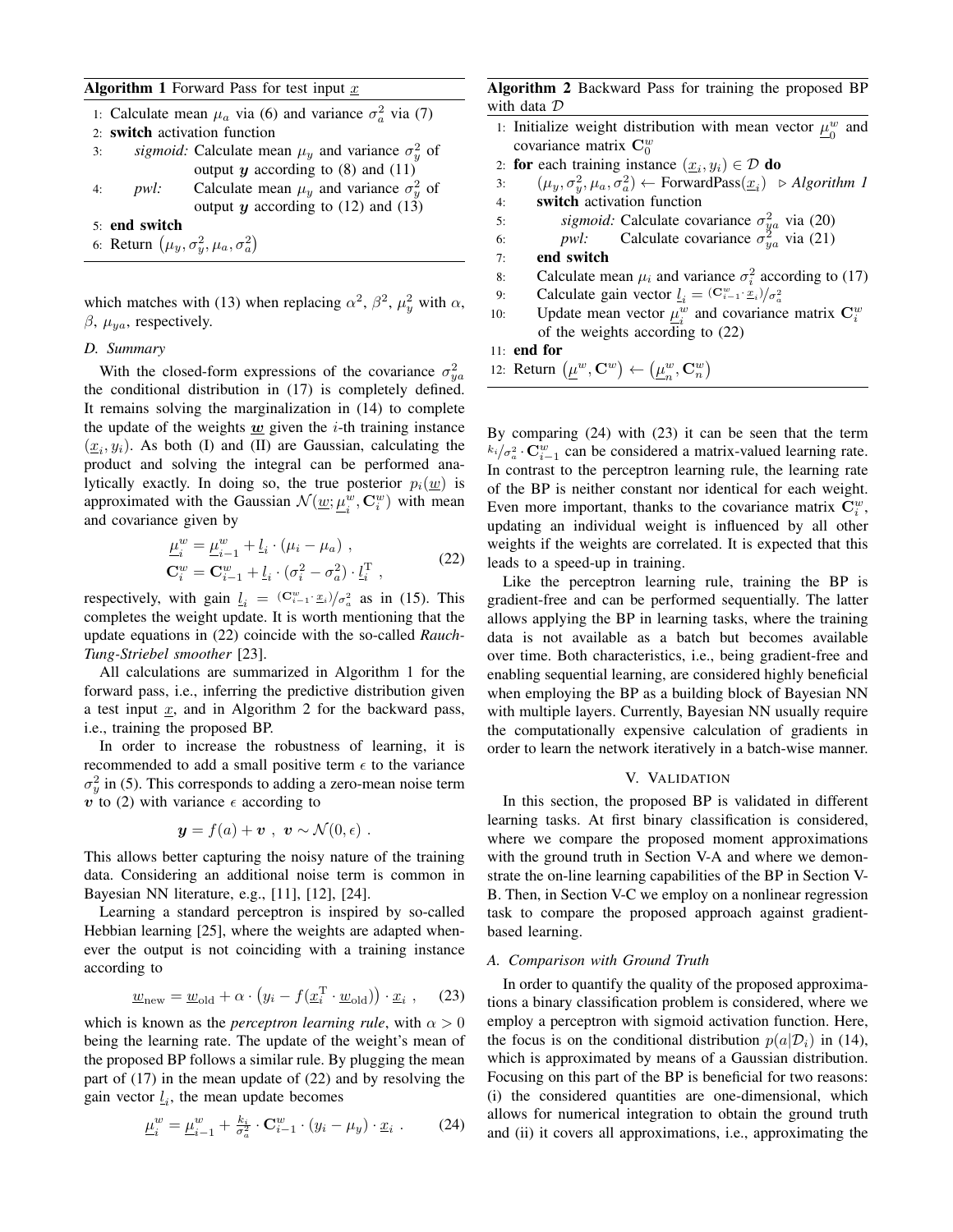

Fig. 3: Cumulative distribution of the errors in posterior mean (a) and variance (b) between ground truth and proposed solution.

mean  $\mu_y$ , variance  $\sigma_y^2$  and covariance  $\sigma_{ya}^2$  via (8), (11), and (20), respectively, due to the employed sigmoid activation and approximating  $p(a|\mathcal{D}_i)$  by a Gaussian with mean and variance according to (17).

To compare the results of the BP with the ground truth generated by numerically solving (16), we vary the values of the mean  $\mu_a$  and variance  $\sigma_a^2$  over a wide range. More precisely,  $\mu_a$  takes values from the set  $\{-3, -2.9, -2.8, \ldots, 3\}$ while  $\sigma_a^2 \in \{0, 0.2, 0.4, ..., 2\}$ . The output  $y \in \{0, 1\}$  is determined based on the mean  $\mu_a$  and the Heaviside step function according to

$$
y = \begin{cases} 1 & , \mu_a > 0 \\ 0 & , \text{ otherwise} \end{cases}
$$

.

In Fig. 3 the cumulative distributions of the absolute errors between the true mean/variance and the approximate mean/variance given by (17) are depicted. It can be seen, that the approximation is very close to the ground truth over all combinations of values for  $\mu_a$  and  $\sigma_a^2$ . Especially in case of the mean the absolute error is less than 0.2 in more than 80% of the cases. Accordingly, the mean absolute error (mae) for the mean  $\mu_a$  is  $0.0952 \pm 0.0708$ . In case of the variance  $\sigma_a^2$ the mae is slightly higher with  $0.1349 \pm 0.1291$ . These close approximations are obtained with a runtime being two orders of magnitude smaller than the ground truth calculations. This significant difference in runtime is important when scaling the BP up to a deep Bayesian NN consisting of hundreds or thousands of perceptrons/neurons.

### *B. Linear Binary Classification*

A further binary classification problem is considered in the following, where data is generated uniformly at random over the two-dimensional area  $[-3, 3] \times [-3, 3]$ . The data points  $x \in \mathbb{R}^2$  are assigned to one of the two classes according to

$$
y = \begin{cases} 1, & [1 \ 1] \cdot \underline{x} > 0 \\ 0, & \text{otherwise} \end{cases} . \tag{25}
$$

In total  $n = 25$  data instances are generated and used for sequentially training a BP without bias term. The weight distribution is initialized with  $\mu_0^w = [-1 \ 0]^T$  and  $\mathbf{C}_0^w = \mathbf{I}_2$ with  $I_2$  being the  $2 \times 2$  identity matrix. In Fig. 4(a)–(e)

the evolution of the predictive mean  $\mu_y$  is depicted. It can been seen that the initially rather high indifference becomes continuously sharper and the perceptron is able to correctly learn the decision boundary being defined by (25). These results are representative for 50 conducted random trials.

Fig. 4(f) shows the finale variance  $\sigma_a^2$  after processing all data instances. This gives a good indication about the uncertainty quantification of the BP. In areas with many training data, the variance is low (red), while in areas with low data density or even no data, the uncertainty is growing (blue).

# *C. Nonlinear Regression*

Perceptrons are used for linear classification problems only, but depending on the activation function used, also simple regression problems can be tackled. Here, we consider a regression problem where the data is generated by means of a noisy *softplus* function

$$
y = \log (1 + e^{\gamma \cdot x + \delta}) + v
$$
,  $v \sim \mathcal{N}(0, 0.01)$ . (26)

The softplus function with parameters  $\gamma = 1$  and  $\delta = 0$  is a smooth approximation of the ReLU function. Hence, we employ a BP with ReLU activation. To make the problem a bit more challenging, the parameters of the softplus function are set to be  $\gamma = 2$  and  $\delta = 1$ , so that there is a misfit between softplus and ReLU that needs to be compensated by learning appropriate weights. The weights of the BP are initialized with mean  $\mu_0^w = [0 \ 0]^T$  and covariance matrix  $\mathbf{C}_0^w = \mathbf{I}_2$ . For comparison, another (deterministic) perceptron is employed, where the weights are learned via error backpropagation, i.e., gradient descent.

In total 50 random trials are conducted, where for each trial a dataset of size  $n = 20$  training data instances is generated randomly by uniformly sampling  $x$ -values from the interval  $[-4, 2]$ . In Fig. 5 an exemplary training trial is depicted. It can be seen how both perceptrons approach the true function (26) with an increasing number of training instances. In contrast to the standard perceptron, the proposed BP provides an uncertainty quantification in addition by means of the predictive variance  $\sigma_y^2$ . In areas where there are no data, the predictions of the BP are less certain being indicated by the wider uncertainty  $3-\sigma$  band.

To quantify the accuracy, 40 test instances are generated randomly over the interval  $x \in [-4, 4]$ . The averaged rootmean squarred error (rmse) for these test instances is depicted in Fig. 6. Independent of the size of the processed training data, the proposed BP outperforms classical gradient-based training. Particularly with very small data, the performance of BP is less volatile being indicated with the tighter error bars. This better performance comes in addition with a significantly lower computational burden, which is measured by means of the runtime.

#### VI. CONCLUSIONS AND FUTURE WORK

In this paper, the Bayesian perceptron is introduced, which is a probabilistic extension of the classical perceptron. It allows calculating a probability distribution as an output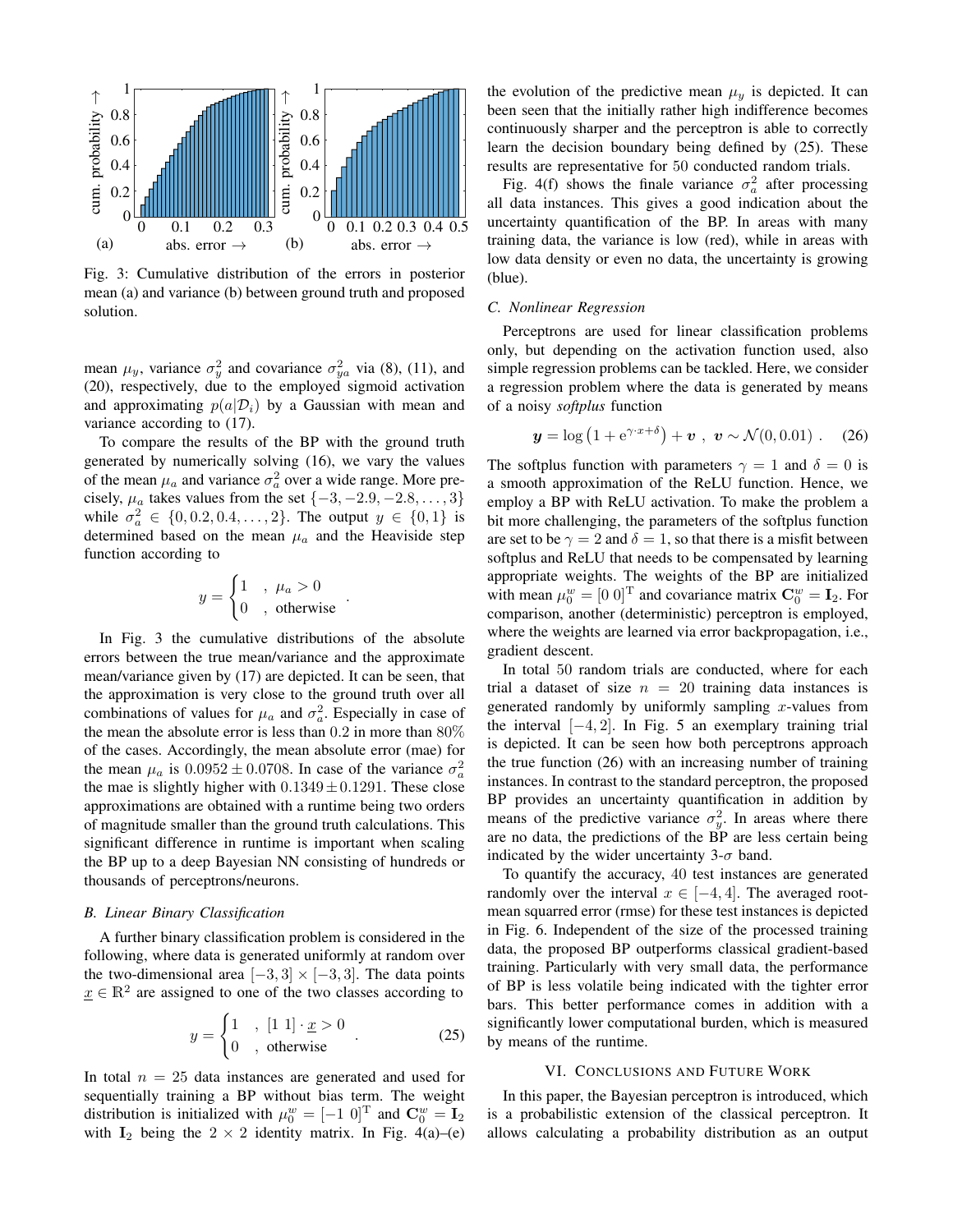

Fig. 4: Evolution of the predicted mean  $\mu_y = \text{Prob}(y = 1 | \underline{x}, \mathcal{D})$  for (a) one, (b) three, (c) five, (d) ten, and (e) 25 data instances. The variance  $\sigma_a^2$  is shown in (f). It is important to note that the variance is not limited to one. It continues growing but higher values are not plotted in different colors in order to keep the visualization simple. Red dots indicate data instances belonging to class  $y = 0$  and blue dots belong to class  $y = 1$ .



Fig. 5: Sequentially learning the softplus function (26) (red) with (a) one, (b) five, and (c) ten data instances.

and thus, gives an indication about the certainty of the prediction. The parameters of the Bayesian perceptron, i.e., its weights, are learned by means of Bayesian inference in closed form without the need of iterative gradient descent. Furthermore, learning can be performed sequentially, which makes the approach suitable for on-line learning and realtime applications.

The proposed method is intended as the core building block of a new type of Bayesian NN training. Future work is devoted to extending the introduced Bayesian learning for a single perceptron to deep Bayesian neural networks.

#### ACKNOWLEDGMENTS

The author would like to thank Philipp Wagner for valuable comments and fruitful discussions.

### **REFERENCES**

- [1] K. He, G. Gkioxari, P. Dollar, and R. Girshick, "Mask R-CNN," in *Proceedings of the IEEE International Conference on Computer Vision (ICCV)*, 2017, pp. 2961–2969.
- [2] M. El-Shamouty, K. Kleeberger, A. Lämmle, and M. Huber, "Simulation-driven machine learning for robotics and automation," *tm - Technisches Messen*, Aug. 2019.